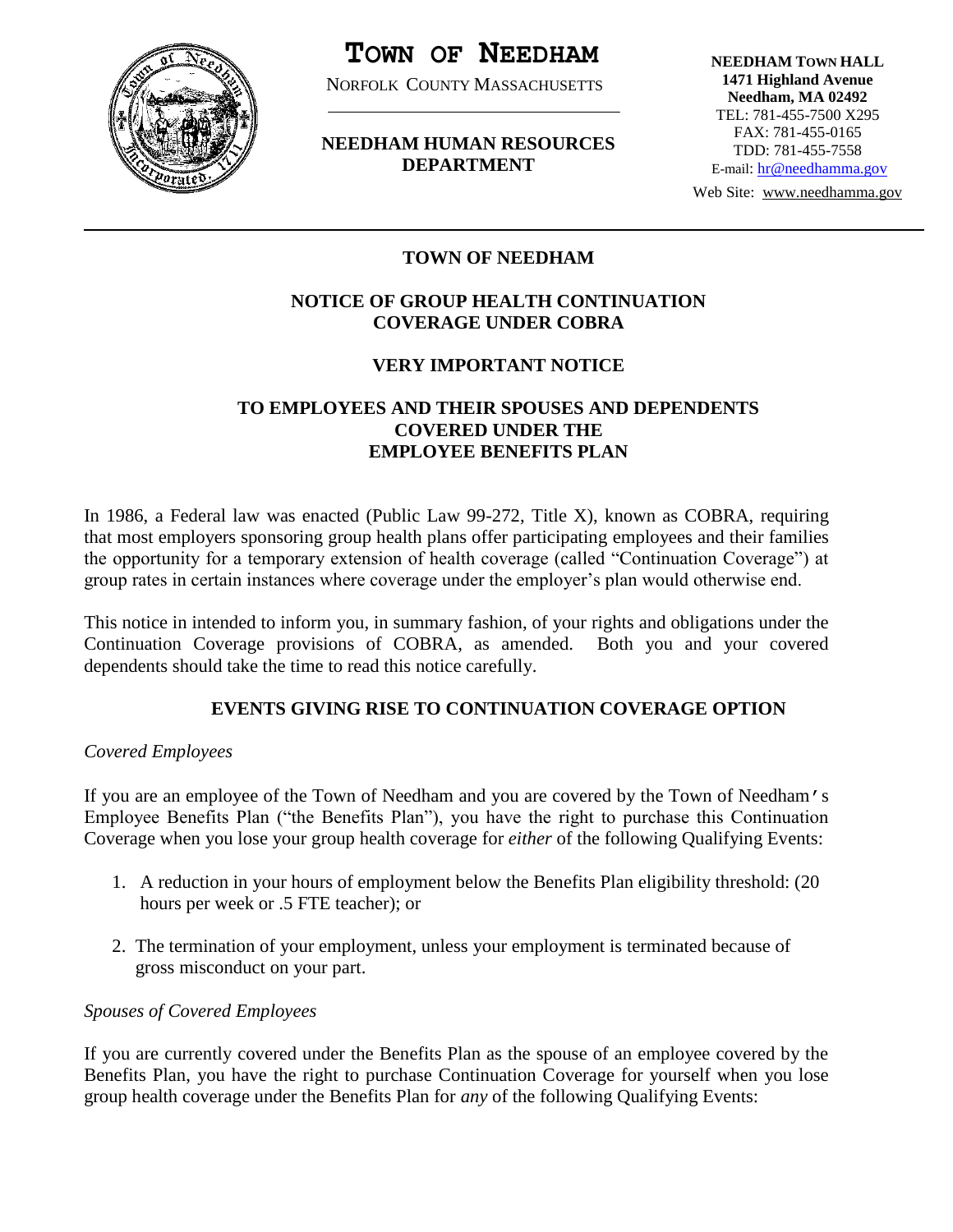- 1. The death of your spouse;
- 2. A termination of your spouse's employment unless termination is due to gross misconduct;
- 3. A reduction in your spouse's hours of employment with the Town of Needham below the Benefits Plan eligibility threshold;
- 4. Divorce or legal separation from your spouse; or
- 5. Your spouse becomes entitled to Medicare.

## *Dependent Children of Covered Employees*

If you have a dependent child who is currently covered by the Benefits Plan, he or she has the right to purchase Continuation Converge if group health coverage is lost under the Benefits Plan for any of the following Qualifying Events:

- 1. The death of the employee;
- 2. A termination of the employee's employment unless termination is due to gross misconduct;
- 3. A reduction in the employee's hours of employment with the Town of Needham below the Benefits Plan eligibility threshold;
- 4. The employee's divorce or legal separation;
- 5. The employee becomes entitled to Medicare; or
- 6. The dependent ceases to be a "dependent child" under the Benefits Plan. (Effective July 1, 2012, adult children up to age 26 are eligible for enrollment on their parent's health insurance through the Town, regardless of another offer of insurance. Children are covered through the end of the month in which they turn age 26.)

A child who is born to or placed for adoption with the covered employee during a period of COBRA coverage will be eligible to become a qualified beneficiary. In accordance with the terms of the Town of Needham's Employee Benefits Plan and the requirements of federal law**,** these qualified beneficiaries can be added to COBRA coverage upon proper notification to the Plan Administrator of the birth or adoption.

# **PERIOD OF CONTINUATION COVERAGE**

## *General Rules*

COBRA requires that you be afforded the opportunity to purchase Continuation Coverage for up to 18 months if either of the following Qualifying Events occur;

1. Termination of the covered employee's employment, unless termination is due to gross misconduct; or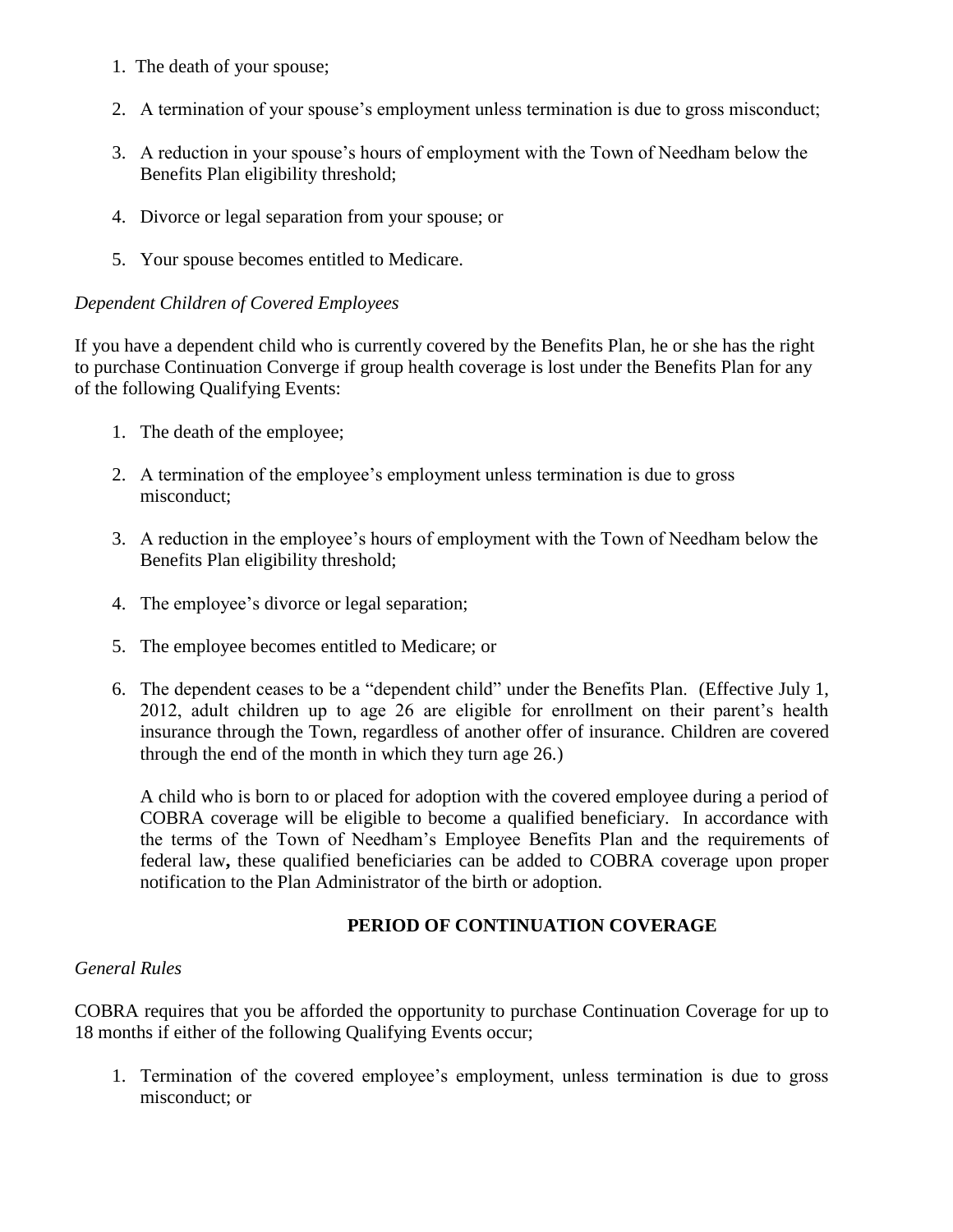2. A reduction in the covered employee's hours of employment below the Benefits Plan eligibility threshold.

If you are eligible to purchase Continuation Coverage due to one of these qualifying events, you must do so at the time the event occurs.

COBRA requires that you be afforded the opportunity to purchase Continuation Coverage for up to 36 months if any of the following Qualifying Events occur;

- 1. The death of the covered employee;
- 2. Divorce or legal separation from the covered employee;
- 3. The covered employee becomes entitled to Medicare; and
- 4. A child ceases to be a dependent under the Benefits Plan.

If you are eligible to purchase Continuation Coverage due to one of these qualifying events, you must do so at the time the event occurs.

# *Special Rule for Multiple Qualifying Events other than Entitlement to Medicare*

If during an 18 month period of Continuation Coverage you experience an event giving rise to 36 months of Continuation Coverage, you may elect to extend your Continuation Coverage to 36 months beginning on the date the original 18 month period began. (Special rules involving entitlement to Medicare are discussed below.) By way of example, an employee quits his job (18 month coverage) and dies shortly thereafter (36 month coverage). The surviving spouse and dependents are eligible to receive coverage for a maximum of 36 months commencing on the date the employee quit his job provided they were eligible for Continuation Coverage at the time of the covered employee's death. In no event will Continuation Coverage last beyond 36 months from the date of the first Qualifying Event.

If you believe you are entitled to extended coverage under this rule you should contact the Plan Administrator at the address set forth at the end of this notice. Failure to contact the Plan Administrator may lead to premature termination of Continuation Coverage.

# *Special Rule for Spouses and Dependent Children Upon Covered Employee's Entitlement to Medicare*

COBRA requires that if a covered employee becomes entitled to Medicare (regardless of whether such Qualifying Event causes a loss of coverage under the Benefits Plan), the period of Coverage for the spouse of such covered employee or the dependent child of such covered employee shall not terminate before the end of the 36 month period following the earlier of the date of the first Qualifying Event or the date the covered employee becomes entitled to Medicare. Entitled to Medicare means the covered employee is eligible to receive and signs up for Medicare insurance. The maximum aggregate period of Continuation Coverage for any or all Qualifying Events, including Medicare entitlement, is 36 months. For example, assume a covered employee becomes entitled to Medicare on January 1, 1999 (which event does not cause a loss of coverage), and subsequently loses coverage due to termination of employment on September 1, 1999. By applying the special Medicare rule, a "lookback" to the date of Medicare entitlement would entitle the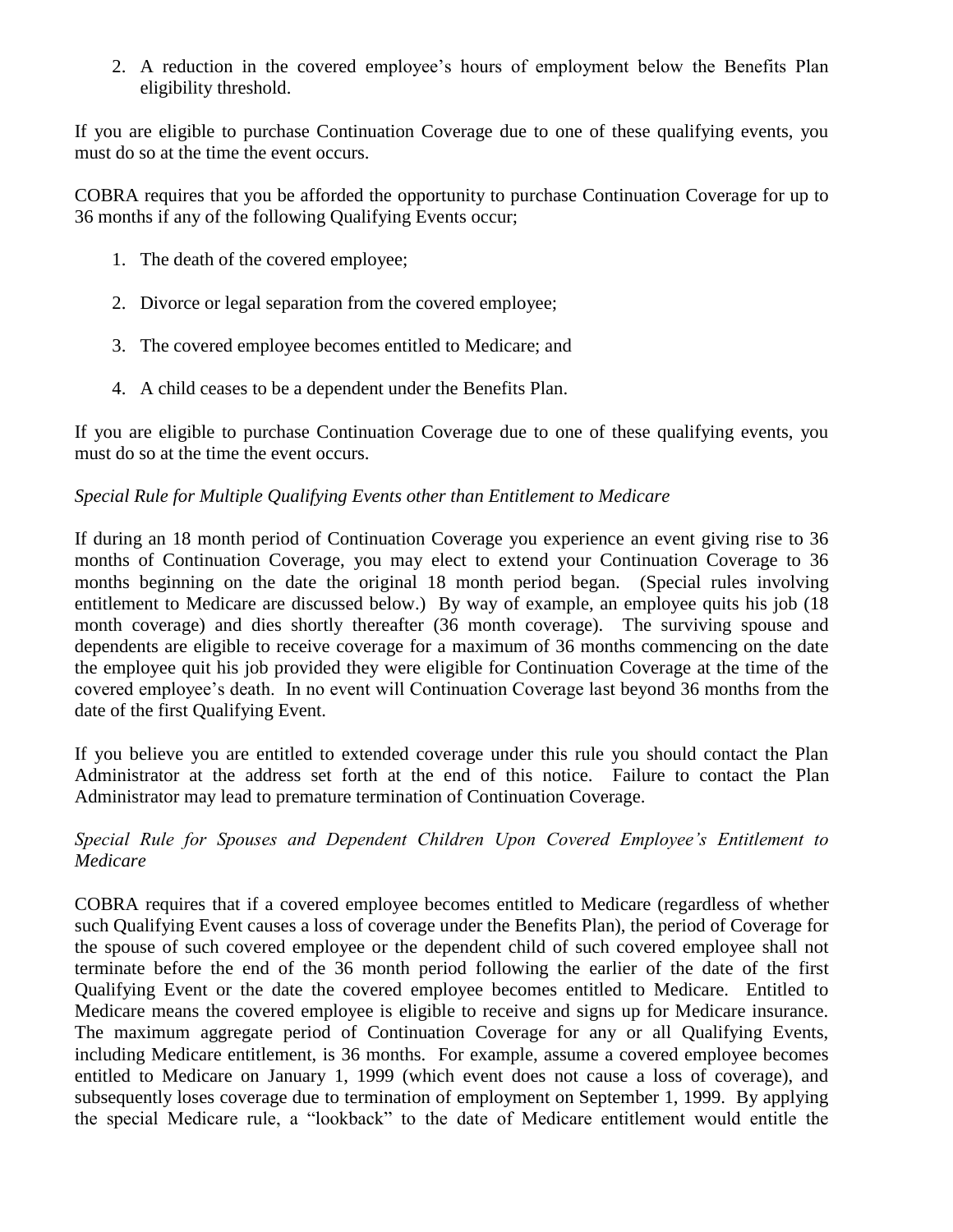employee's covered dependents to 36 months of Continuation Coverage (i.e., from January 1, 1999 to December 31, 2002). Under these circumstances, an employee's covered dependents are entitled to the longer period of Continuation Coverage (36 months) beginning on the date of Medicare entitlement, instead of only 18 months of coverage from the date of the employee's termination (which coverage would have expired on February 29, 2001).

This coverage is available only to the spouse and dependent children of covered employees and only if such individuals themselves are covered under the Benefits Plan at the time the covered employee becomes entitled to Medicare.

To ensure that you received this coverage, you must notify the Plan Administrator at the time the covered employee becomes entitled to Medicare. The address for the Plan Administrator is set forth below. Failure to notify the Plan Administrator of the covered employees entitlement may lead to premature termination of Continuation Coverage.

# *Special Rule for Disabled Qualified Beneficiaries*

If the covered employee, the spouse of a covered employee, or the dependent child of a covered employee is determined by the Social Security Administration to be disabled (for Social Security disability purposes) at any time during the first 60 days of COBRA coverage, the disabled individual, if then covered under the Benefits Plan, is eligible for extended Continuation Coverage beyond the normal period of 18 months. Under this special rule, qualifying disabled individuals may extend Continuation Coverage for up to 29 months from the time they are first eligible to elect Continuation Coverage due to a termination or reduction in hours of employment.

In order to be entitled to this extended coverage, the disabled person (or any other qualified beneficiary) must provide the following notices to the Plan Administrator:

- 1. A copy of the Social Security Administration determination of his or her disability within the earlier of 60 days after the Administration makes a disability determination, or the last day of the initial 18-month period of Continuation Coverage, and
- 2. Such individual must notify the Plan Administrator within 30 days of the date the Social Security Administration makes a final determination that he or she is no longer disabled.

# **TERMINATION OF CONTINUATION COVERAGE**

COBRA also provides that your Continuation Coverage will end for any of the following reasons:

- 1. The Employer no longer provides group health coverage to any of its employees (special rules may apply if a health plan is terminated or coverage is reduced on account of bankruptcy proceedings);
- 2. You fail to pay the premium for your Continuation Coverage on time;
- 3. You become covered under another group health plan as an employee, spouse or dependent, after the date you elect COBRA coverage so long as the new group health plan does not exclude or limit coverage for a pre-existing condition for which you were covered under the Benefits Plan;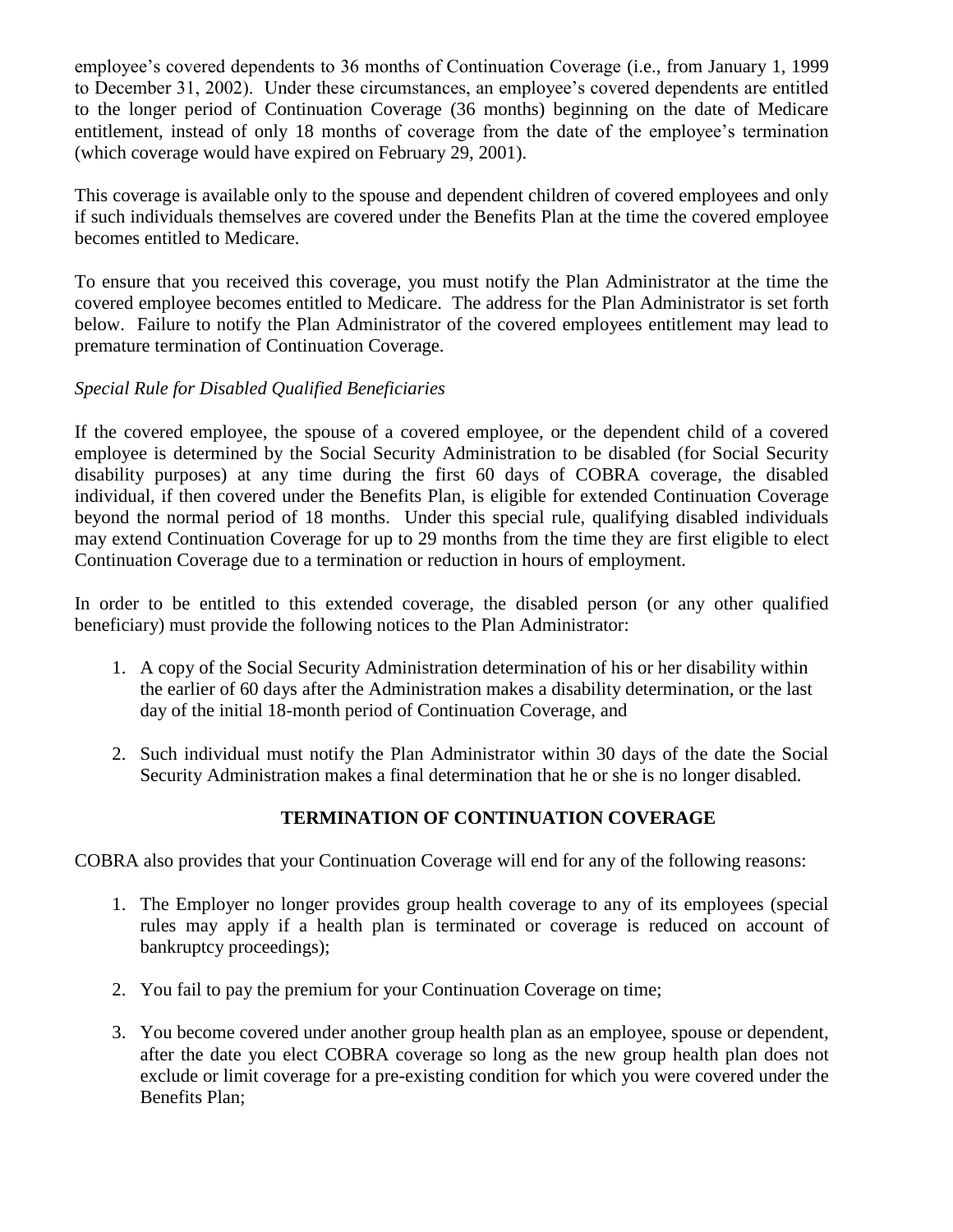- 4. You become entitled to Medicare after the date you elect COBRA coverage; or
- 5. You end your legal separation from a covered employee and once again become covered under the Benefits Plan as a spouse.

In addition, if your Continuation Coverage was extended to 29 months due to your disability, your extended coverage will end with the month that begins more than 30 days after a final determination under the Social Security Administration that you are no longer disabled even if the total period of coverage is less that 29 months. In no event, however, will the period of coverage be less than 18 months unless one of the above events occurs.

The Health Insurance Portability and Accountability Act of 1996 (HIPAA) restricts the extent to which group health plans may impose pre-existing condition limitations. These rules are generally effective for plan years beginning after June 30, 1997. HIPAA coordinates COBRA's other coverage cut-off rule with these new limits as follows.

If you become covered by another group health plan and that plan contains a pre-existing condition limitation that affects you, your COBRA coverage cannot be terminated. However, if the other plan's pre-existing condition rules do not apply to you by reason of HIPAA's restrictions on preexisting condition clauses, the Benefits Plan may terminate your COBRA coverage.

Under the law, you do not have to show that you are insurable to purchase Continuation Coverage. However, Continuation under COBRA is provided subject to your eligibility for coverage; the Employer reserves the right to terminate your COBRA coverage retroactively if you are determined to be ineligible.

You must pay the full premium for your Continuation Coverage, plus an additional 2% for an administrative fee.

COBRA also provides that, at the end of the Continuation Coverage period, you must be allowed to enroll in an individual conversion health plan, if any, provided under the Benefits Plan. If you elect to convert your coverage to an individual conversion plan, you must notify the Plan Administrator within the 180-day period ending on the date your Continuation Coverage under the Benefits Plan will expire.

## **NOTICE PROCEDURES**

## *Notice to be Provided by Employee or Family Member*

Under COBRA, the employee or a family member has the responsibility to inform the Town of Needham's Employee Benefits Plan Administrator of a divorce, legal separation, or a child losing covered dependent status under the Plan within 60 days of the event. The address for the Plan Administrator is set forth below. You must inform the Plan Administrator as soon as possible after one of these events has occurred. You must also notify the Plan Administrator in accordance with the special rules regarding disability determination, if applicable. If you fail to inform the Plan Administrator within 60 days after one of these events has occurred, you will lose your right to purchase Continuation Coverage under the Benefits Plan.

In addition, there are also special rules for Continuation Coverage which apply when the covered employee become entitled to Medicare as determined by the Social Security Administration. The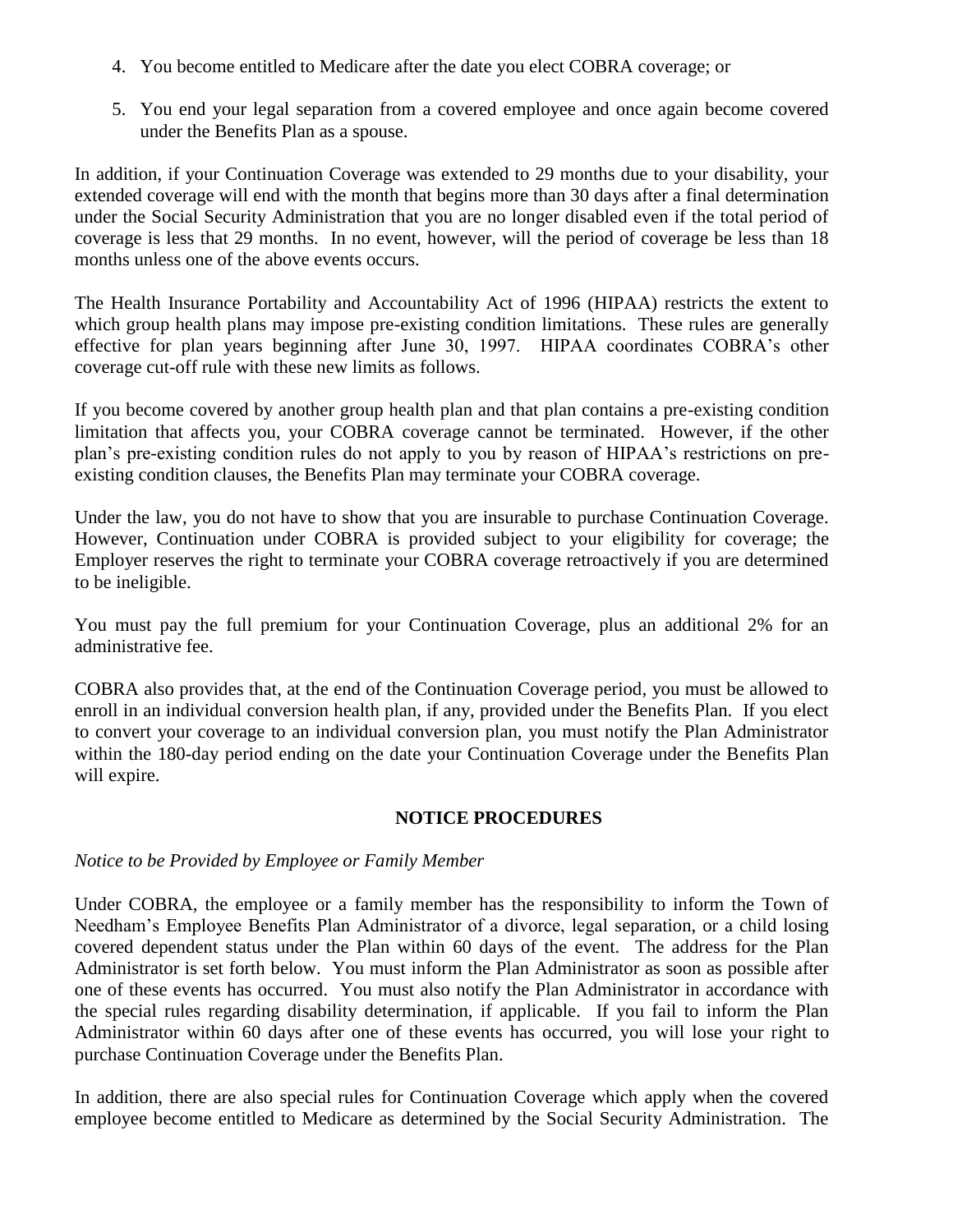Medicare rules are described in more detail above. To ensure that you receive the maximum amount of coverage in the event the covered employee becomes entitled to Medicare, you should notify the Plan Administrator as soon as possible after such Medicare entitlement occurs.

## *Notice to be Provided by Employer*

The Town of Needham has the responsibility to notify the Plan Administrator of an employee's death, termination of employment or reduction in hours worked below the Benefits Plan eligibility threshold, or Medicare entitlement. Please not that for purposes of this notice, the Town of Needham and the Plan Administrator are the same.

## *Notice to be Provided by Plan Administrator*

When the Plan Administrator is notified of a divorce, legal separation, child losing dependent status, employee's death, termination of employment, reduction in hours worked, or Medicare entitlement, the Plan Administrator will in turn notify you that you have the right to purchase Continuation Coverage.

## *Election Period and Premium Payment*

Under the law, you have 60 days from the date which is the late of (i) the date you have been provided with this Notice, or (ii) the date you would lose coverage because of one of the events described above, to inform the Plan Administrator that you want Continuation Coverage. You must inform the Plan Administrator by completing the Election Form and sending it to the Plan Administrator *no later* than the end of the 60 day period described in the previous sentence.

The Continuation Coverage is optional. However, if you do not elect Continuation Coverage, your group health coverage under the Benefits Plan will end.

If you elect Continuation Coverage, the Town of Needham is required to allow you to purchase coverage which, as of the time coverage is being provided, is identical to the coverage provided under the plan to similarly situated employees or family members.

You must pay all premiums for coverage due retroactive to the day you lost coverage under the Benefits Plan no later than the forty-sixth (46th) day following your initial election to purchase Continuation Coverage. For each premium payment thereafter, payment is due on the first of the month for which the premium applies (for example, the premium for the month of June is due June 1). If you do not pay your premium on or before the first of each month, a grace period of 30 days will be allowed for payment of any delinquent premium. A failure to pay premiums before the expiration of the grace period will result in a loss of coverage.

# **CERTIFICATION PROCEDURES**

The Benefits Plan provides Creditable Coverage Certifications to Plan participants in accordance with the Health Insurance Portability and Accountability Act of 1996. The certification, provided at the beginning and end of your COBRA coverage and again within 24 months if you request it, will specify the period of time for which you were covered under our group health plan and under COBRA. This certification may be used to reduce or eliminate a pre-existing condition waiting period if you become covered under a new group health plan within 63 days of the date your coverage ends under the Town of Needham's Employee Benefits Plan.